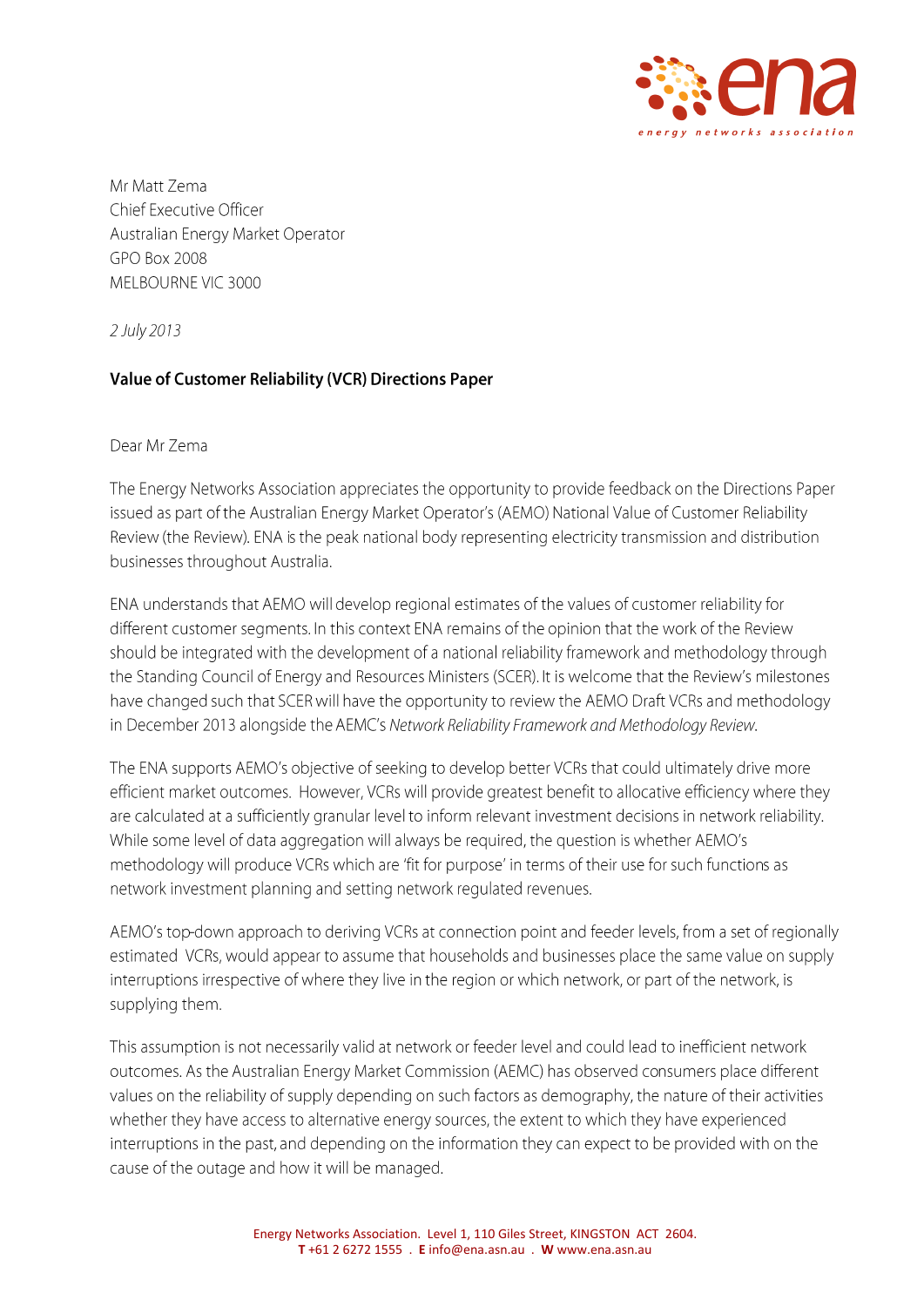For these reasons, it will be important for the AEMO calculated VCRs to be utilised in a manner which recognises, but does not overstate, their information value and allows the national VCRs to be displaced where more granular data is available and calculated according to an appropriate methodology. ENA proposes that where network businesses undertake specific estimates of local VCRs for network planning and reliability setting purposes at a network or feeder level, these VCRs should be given primacy over the derived AEMO VCRs. Moreover, AEMO should make explicit the limitations of the derived VCRs in order to to facilitate comparisons.

It is difficult to be certain in advance whether AEMO's proposed methodology is 'fit for purpose' given the breadth of the possible SCER reforms, which could see distribution networks under a new national framework incorporate VCRs in network planning, in setting reliability standards and as part of a performance incentives scheme. Further, AEMO's own Directions Paper contemplates the use of VCR for revenue setting, with all the significance this has for both consumers and network businesses. In these circumstances measures of VCRs need to be sufficiently robust. Therefore we propose that as the Review progresses that AEMO utilise the expertise of a number of ENA members to test the methodology and its application given their experience in network specific VCR studies or knowledge of VCR surveys, analysis and evaluation.

Turning to our more detailed comments on the AEMO methodology:

- ENA encourages AEMO to seek the necessary funding to engage both experts in non-market valuation and the Australian Bureau of Statistics (ABS) in the work of the Review;
- ENA considers that the proposed customer classes should be modified to disaggregate the business consumers:
- ENA considers that the impact of longer duration outages could benefit from complementary approaches to consumer surveys, for example in estimating social costs; and
- ENA suggests that AEMO address the limitations of estimates of VCRs by publishing customer damage functions and/or sensitivity analysis.

# Choice modelling

ENA supports AEMO's use of choice modelling surveys as the basis for estimating VCRs, for the reasons put forward in the ENA submission on the Issues Paper. As it is important that stakeholders have confidence in the statistical robustness of the VCRs coming out of the Review, ENA encourages AEMO to seek the necessary funding to engage both experts in non-market valuation and the Australian Bureau of Statistics (ABS) in the work of the Review. It is noted the Government has agreed to the ABS involvement in principle, in the context of its response to the Final Report of the Productivity Commission's Inquiry into Electricity Network Regulation on 26 June 2013.

# **Customer classes**

ENA accepts that there may be benefits in aligning the customers classes for VCRs with the data reported to AEMO for market settlement under the National Energy Consumer Framework, which is being progressively rolled out within the NEM. However, as Grid Australia has pointed out in their submission on the Directions Paper, the proposed large business customer class may be too wide (greater than